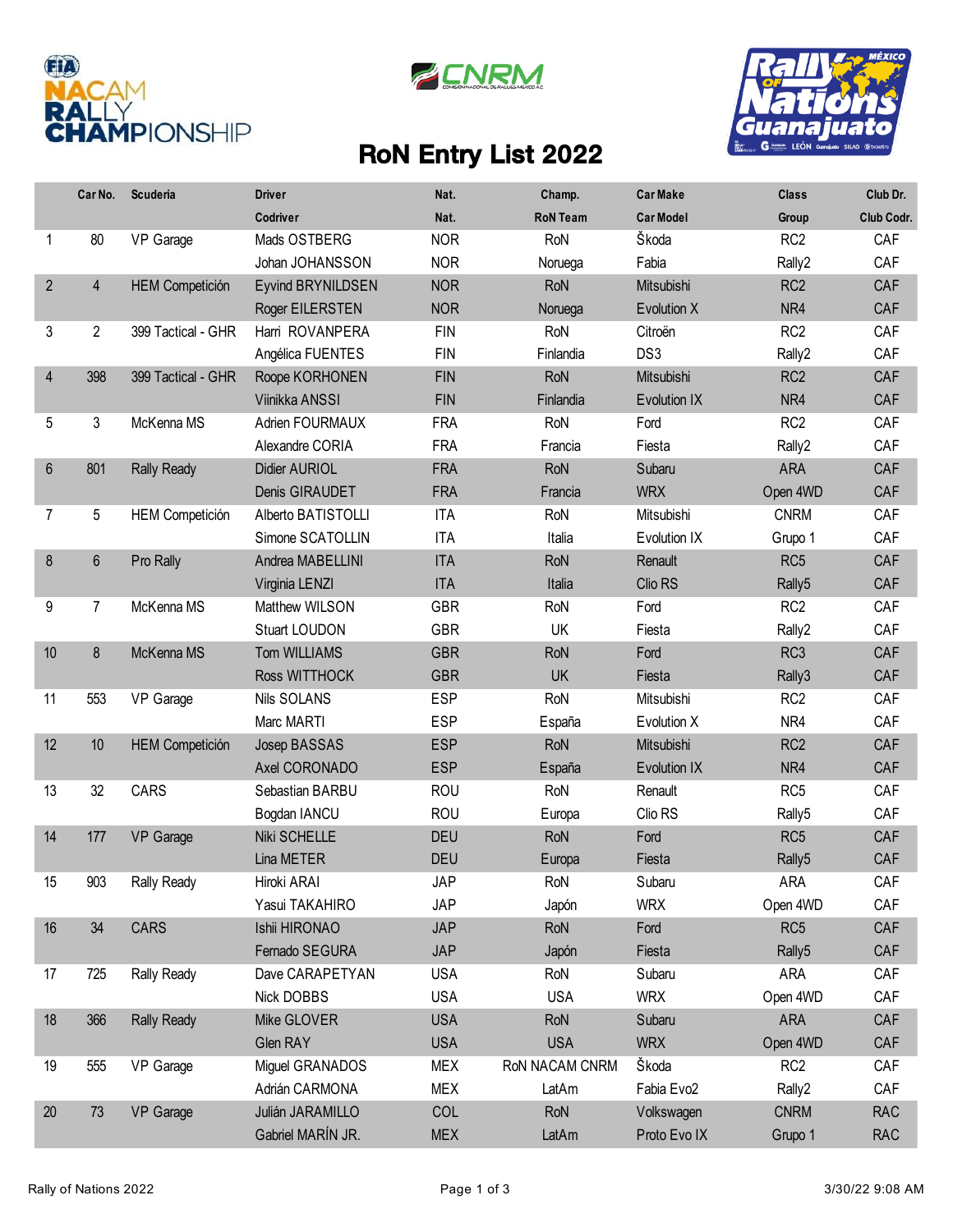





## RoN Entry List 2022

|    | Car No. | Scuderia               | <b>Driver</b>             | Nat.       | Champ.           | <b>Car Make</b>       | <b>Class</b>       | Club Dr.     |
|----|---------|------------------------|---------------------------|------------|------------------|-----------------------|--------------------|--------------|
|    |         |                        | Codriver                  | Nat.       | <b>RoN Team</b>  | <b>Car Model</b>      | Group              | Club Codr.   |
| 21 | 262     | VP Garage              | Javier SERRANO            | ECU        | <b>RoN NACAM</b> | Ford                  | RC <sub>5</sub>    | CAF          |
|    |         |                        | Juán SÁNCHEZ              | ECU        | Ecuador          | Fiesta R <sub>2</sub> | Rally5             | CAF          |
| 22 | 211     | Pro Rally              | Diego SERRANO             | ECU        | <b>RoN NACAM</b> | Renault               | RC <sub>5</sub>    | CAF          |
|    |         |                        | Juan-Felipe SERRANO       | ECU        | Ecuador          | Clio                  | Rally <sub>5</sub> | CAF          |
| 23 | 38      | <b>BGR</b>             | <b>Benito GUERRA</b>      | <b>MEX</b> | RoN              | Škoda                 | RC <sub>2</sub>    | <b>RAC</b>   |
|    |         |                        | Dani CUÉ                  | <b>ESP</b> | México 1         | Fabia                 | Rally2             | <b>RAC</b>   |
| 24 | 21      | <b>BGR</b>             | <b>Benito GUERRA SR</b>   | <b>MEX</b> | RoN              | Mitsubishi            | RC <sub>2</sub>    | <b>RAC</b>   |
|    |         |                        | Jorge SALMONES            | <b>MEX</b> | México 1         | Evolution IX          | NR4                | PAC          |
| 25 | 1       | 399 Tactical - GHR     | Ricardo CORDERO           | <b>MEX</b> | RoN NACAM CNRM   | Citroën               | RC <sub>2</sub>    | CAMAC        |
|    |         |                        | Marco HERNÁNDEZ           | <b>MEX</b> | México 2         | C <sub>3</sub>        | Rally2             | CAMAC        |
| 26 | 69      | 399 Tactical - GHR     | Gerardo HERNÁNDEZ         | <b>MEX</b> | <b>RoN CNRM</b>  | Mazda                 | <b>CNRM</b>        | <b>RAC</b>   |
|    |         |                        | Sergio CONTRERAS          | <b>MEX</b> | México 2         | $\overline{2}$        | Rally5 Light       | CAMAC        |
| 27 | 113     | <b>HEM Competición</b> | Emilio VELAZQUEZ          | <b>MEX</b> | RoN              | Mitsubishi            | <b>CNRM</b>        | OAC          |
|    |         |                        | Javier MARÍN              | <b>MEX</b> | México 3         | Evolution IX          | Grupo 1            | OAC          |
| 28 | 216     | <b>CARS</b>            | Patrice SPITALIER         | <b>MEX</b> | <b>RoN</b>       | Renault               | RC <sub>5</sub>    | CAF          |
|    |         |                        | Nicolás SPITALIER         | <b>MEX</b> | México 3         | Clio RS               | Rally <sub>5</sub> | CAF          |
| 29 | 33      | <b>HEM Competición</b> | Francisco NAME            | <b>MEX</b> | RoN              | Subaru                | <b>CNRM</b>        | <b>RAC</b>   |
|    |         |                        | Armando ZAPATA            | <b>MEX</b> | México 4         | <b>WRX</b>            | Grupo 1            | <b>RAC</b>   |
| 30 | 212     | <b>CARS</b>            | <b>Gustavo URIOSTEGUI</b> | <b>MEX</b> | <b>RoN NACAM</b> | Renault               | RC <sub>5</sub>    | <b>CASAC</b> |
|    |         |                        | David HERNÁNDEZ           | <b>MEX</b> | México 4         | Clio RS               | Rally <sub>5</sub> | <b>CASAC</b> |
| 31 | 88      | <b>BGR</b>             | Felipe SUBERVILLE         | <b>MEX</b> | RoN              | Mitsubishi            | <b>CNRM</b>        | <b>RAC</b>   |
|    |         |                        | Jaime DEL PALACIO         | <b>MEX</b> | México 5         | Evolution IX          | Grupo 1            | <b>RAC</b>   |
| 32 | 35      | <b>BGR</b>             | Jorge GONZALEZ            | <b>MEX</b> | <b>RoN CNRM</b>  | Mitsubishi            | <b>CNRM</b>        | <b>RAC</b>   |
|    |         |                        | Paolo GARCÍA              | <b>MEX</b> | México 5         | Evolution IX          | Grupo 1            | <b>RAC</b>   |
| 33 | 127     | Cuerudos RT            | Daniel HERNÁNDEZ          | <b>MEX</b> | <b>CNRM</b>      | Volkswagen            | <b>CNRM</b>        | OAC          |
|    |         |                        | Adolfo HERNÁNDEZ          | <b>MEX</b> | México 6         | Jetta Mk2             | Grupo 2            | OAC          |
| 34 | 19      | Berrueta               | Antonio BERRUETA          | <b>MEX</b> | <b>CNRM</b>      | Renault               | <b>CNRM</b>        | CAMAC        |
|    |         |                        | Sofia BERRUETA            | <b>MEX</b> | México 6         | Clio Sport            | Grupo 2            | <b>CAMAC</b> |
| 35 | 14      | <b>BGR</b>             | Samuel SEBASTIAN          | <b>MEX</b> | <b>CNRM</b>      | Mitsubishi            | <b>CNRM</b>        | <b>RAC</b>   |
|    |         |                        | Francisco SÁNCHEZ         | <b>MEX</b> | México 7         | Lancer                | Grupo 2            | <b>RAC</b>   |
| 36 | 15      | <b>BGR</b>             | Emiliano RETAMA           | <b>MEX</b> | <b>CNRM</b>      | Mitsubishi            | <b>CNRM</b>        | CAF          |
|    |         |                        | Carlos DE ANTUÑANO        | <b>MEX</b> | México 7         | Lancer                | Grupo 2            | CAF          |
| 37 | 17      | <b>BGR</b>             | Esteban CASTRO            | MEX        | <b>CNRM</b>      | Mitsubishi            | <b>CNRM</b>        | RAC          |
|    |         |                        | <b>Bruno CASTRO</b>       | <b>MEX</b> | México 8         | Lancer                | Grupo 2            | <b>RAC</b>   |
| 38 | 87      | <b>SRT</b>             | Guillermo SANCHEZ         | <b>MEX</b> | <b>CNRM</b>      | Mitsubishi            | <b>CNRM</b>        | CAF          |
|    |         |                        | Arturo OROZCO             | <b>MEX</b> | México 8         | Lancer                | Grupo 2            | CAF          |
| 39 | 53      | Tehuacán Racing        | Sergio JIMENEZ            | MEX        | <b>CNRM</b>      | Volkswagen            | <b>CNRM</b>        | CEMAC        |
|    |         |                        | Enrique JIMENEZ           | MEX        | México 9         | Golf GTI              | Grupo 2 T          | CEMAC        |
| 40 | 222     | Privado                | Armando GUERRA            | <b>MEX</b> | <b>CNRM</b>      | Renault               | <b>CNRM</b>        | <b>RAC</b>   |
|    |         |                        | Alan LOYOLA               | <b>MEX</b> | México 9         | Clio                  | Grupo 2            | CASAC        |